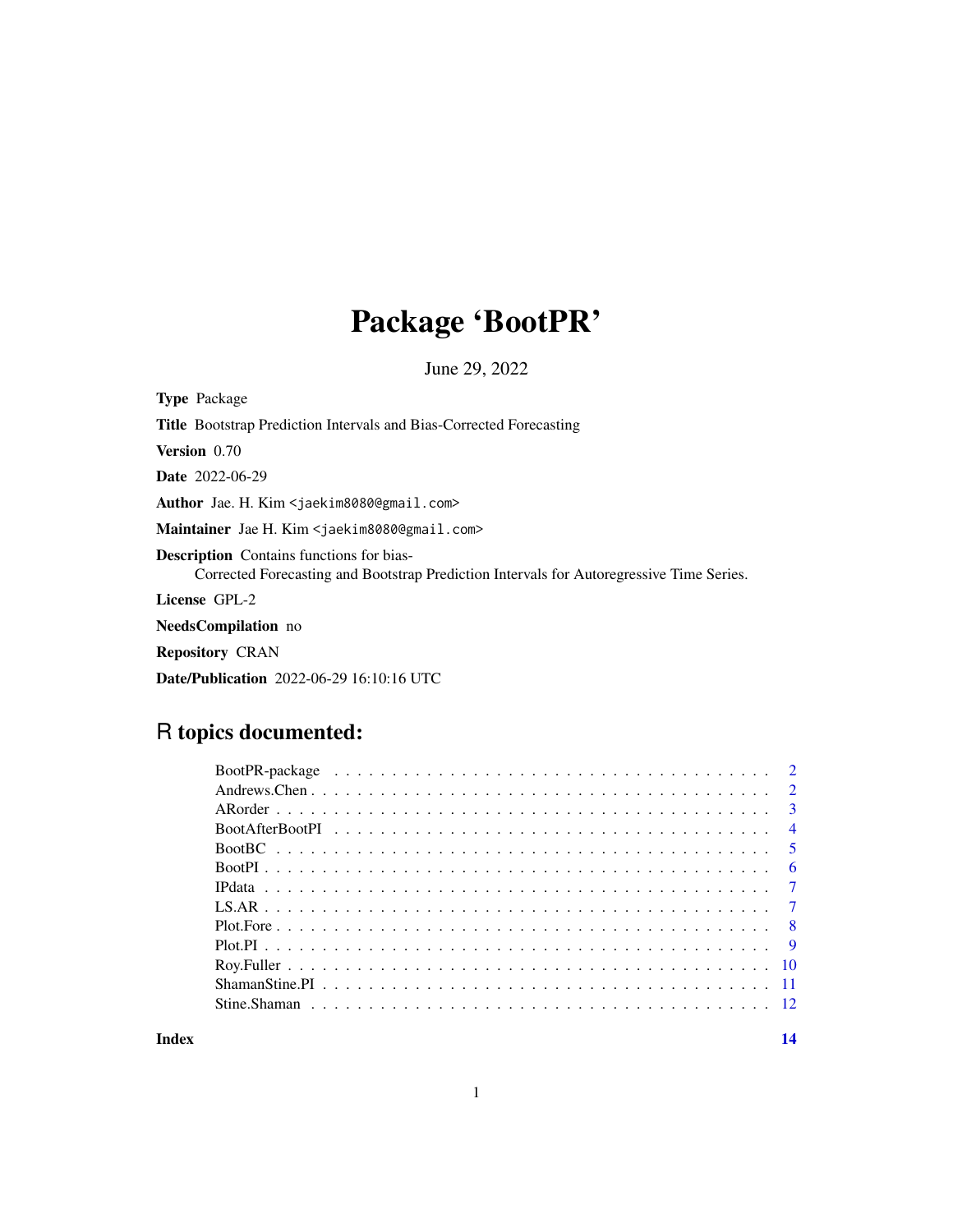The package provides alternative bias-correction methods for univariate autoregressive model parameters; and generate point forecats and prediction intervals for economic time series.

A future version will include the case of vector AR models.

#### Details

| Package: | <b>BootPR</b>          |
|----------|------------------------|
| Type:    | Package                |
| Version: | 0.59                   |
| Date:    | 2014-03-31             |
| License: | GPL version 2 or newer |

#### Author(s)

Jae H. Kim Maintainer: Jae H. Kim <J.Kim@latrobe.edu.au>

Andrews.Chen *Andrews-Chen median-unbiased estimation for AR models*

# Description

This function returns the Andrews-Chen estimates for AR coefficients, residuals, and AR forecasts generated using the Andrews-Chen estimates

# Usage

Andrews.Chen(x, p, h, type)

#### Arguments

| $\mathsf{x}$ | a time series data set                                                                                   |
|--------------|----------------------------------------------------------------------------------------------------------|
| p            | AR order                                                                                                 |
| h            | the number of forecast periods                                                                           |
| type         | "const" for the AR model with intercept only, "const+trend" for the AR model<br>with intercept and trend |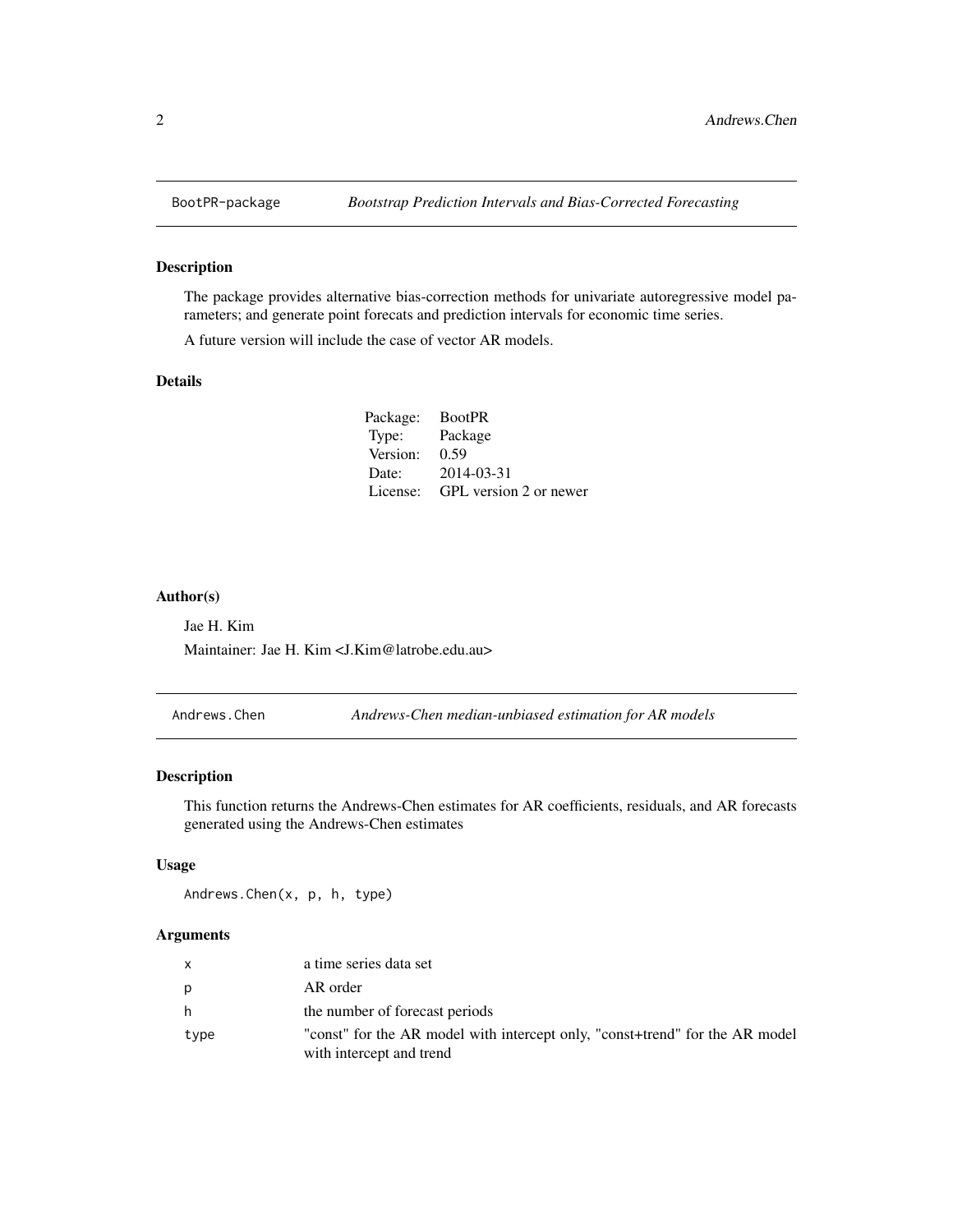#### <span id="page-2-0"></span>ARorder 3

# Value

| coef     | Andrews-Chen median-unbiased estimates      |
|----------|---------------------------------------------|
| ecm.coef | the coefficients in the ADF form            |
| resid    | residuals                                   |
| forecast | point forecasts from Andrews-Chen estimates |

# Note

The Andrew-Chen estimator may break down when the AR order is very high. I recommend that AR order be kept low

# Author(s)

Jae H. Kim

#### References

Kim, J.H., 2003, Forecasting Autoregressive Time Series with Bias-Corrected Parameter Estimators, International Journal of Forecasting, 19, 493-502.

Andrews, D.W. K. (1993). Exactly median-unbiased estimation of first order autoregressive / unit root models. Econometrica, 61, 139-165.

Andrews, D.W. K., & Chen, H. -Y. (1994). Approximate median unbiased estimation of autoregressive models. Journal of Business & Economic Statistics, 12, 187-204.

#### Examples

data(IPdata) BootBC(IPdata,p=1,h=10,nboot=200,type="const+trend")

ARorder *AR model order selection*

#### Description

AR model selection using AIC, BIC, HQ

#### Usage

ARorder(x, pmax, type)

#### Arguments

| $\mathsf{x}$ | a time series data set                                                                                   |
|--------------|----------------------------------------------------------------------------------------------------------|
| pmax         | the maximum AR order                                                                                     |
| type         | "const" for the AR model with intercept only, "const+trend" for the AR model<br>with intercept and trend |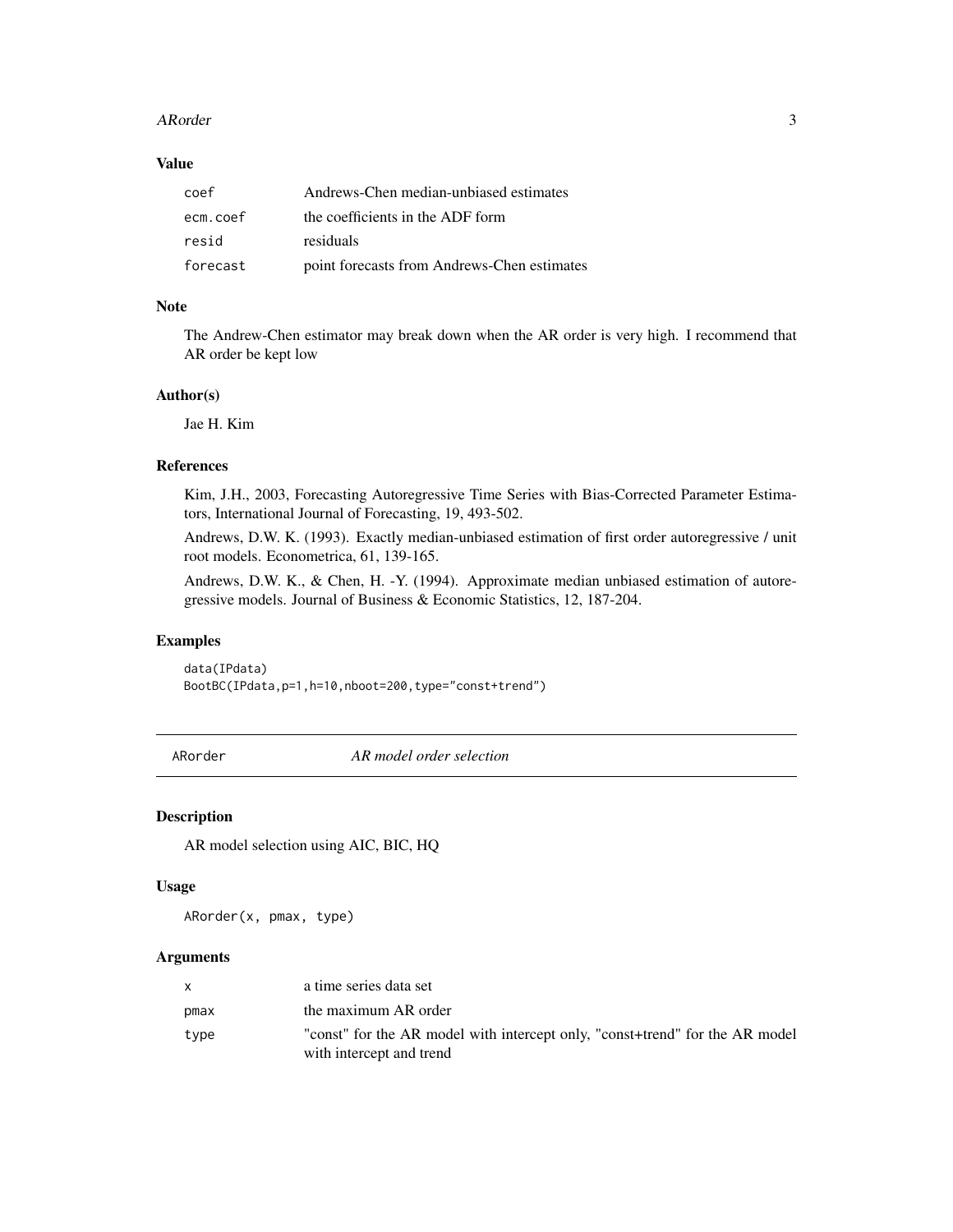# <span id="page-3-0"></span>Value

| ARorder  | AR orders selected by AIC, BIC and HQ |
|----------|---------------------------------------|
| Criteria | the values of AIC, BIC and HQ         |

# Author(s)

Jae H. Kim

# Examples

```
data(IPdata)
ARorder(IPdata,pmax=12,type="const+trend")
```
BootAfterBootPI *Bootstrap-after-Bootstrap Prediction*

# Description

This function calculates bootstrap-after-bootstrap prediction intervals and bootstrap bias-corrected point forecasts

# Usage

BootAfterBootPI(x, p, h, nboot, prob, type)

# Arguments

| $\mathsf{x}$ | a time series data set                                                                                   |
|--------------|----------------------------------------------------------------------------------------------------------|
| p            | AR order                                                                                                 |
| h            | the number of forecast periods                                                                           |
| nboot        | number of bootstrap iterations                                                                           |
| prob         | a vector of probabilities                                                                                |
| type         | "const" for the AR model with intercept only, "const+trend" for the AR model<br>with intercept and trend |

# Value

| ΡI       | prediction intervals           |
|----------|--------------------------------|
| forecast | bias-corrected point forecasts |

# Author(s)

Jae H. Kim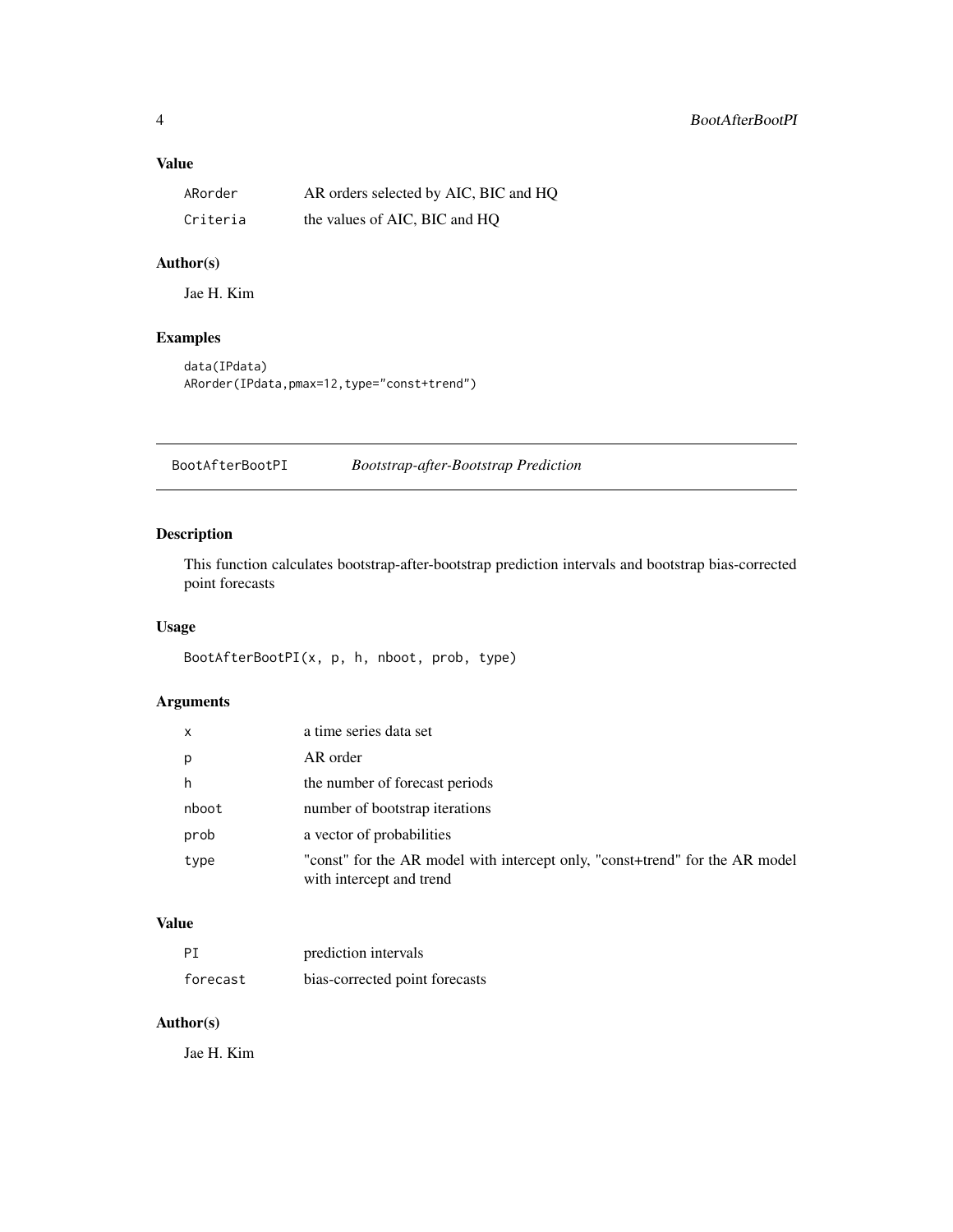#### <span id="page-4-0"></span> $Boot BC$  5

#### References

Kim, J.H., 2001, Bootstrap-after-Bootstrap Prediction Intervals for Autoregressive Models, Journal of Business & Economic Statistics 19, 117-128

Kilian, L. (1998). Small sample confidence intervals for impulse response functions. The Review of Economics and Statistics, 80,218-230.

#### Examples

```
data(IPdata)
BootAfterBootPI(IPdata,p=1,h=10,nboot=100,prob=c(0.05,0.95),type="const+trend")
```
BootBC *Bootstrap bias-corrected estimation and forecasting for AR models*

#### Description

This function returns bias-corrected parameter estimates and forecasts for univariate AR models.

#### Usage

BootBC(x, p, h, nboot, type)

# Arguments

|       | a time series data set                                                                                   |
|-------|----------------------------------------------------------------------------------------------------------|
|       | AR order                                                                                                 |
|       | the number of forecast period                                                                            |
| nboot | number of bootstrap iterations                                                                           |
| type  | "const" for the AR model with intercept only, "const+trend" for the AR model<br>with intercept and trend |

# Value

| coef     | Bootstrap bias-corrected parameter estimates                      |
|----------|-------------------------------------------------------------------|
| resid    | residuals                                                         |
| forecast | point forecasts from bootstrap bias-corrected parameter estimates |

#### Author(s)

Jae H. Kim

# References

Kim, J.H., 2003, Forecasting Autoregressive Time Series with Bias-Corrected Parameter Estimators, International Journal of Forecasting, 19, 493-502.

Kilian, L. (1998a). Small sample confidence intervals for impulse response functions. The Review of Economics and Statistics, 80,218-230.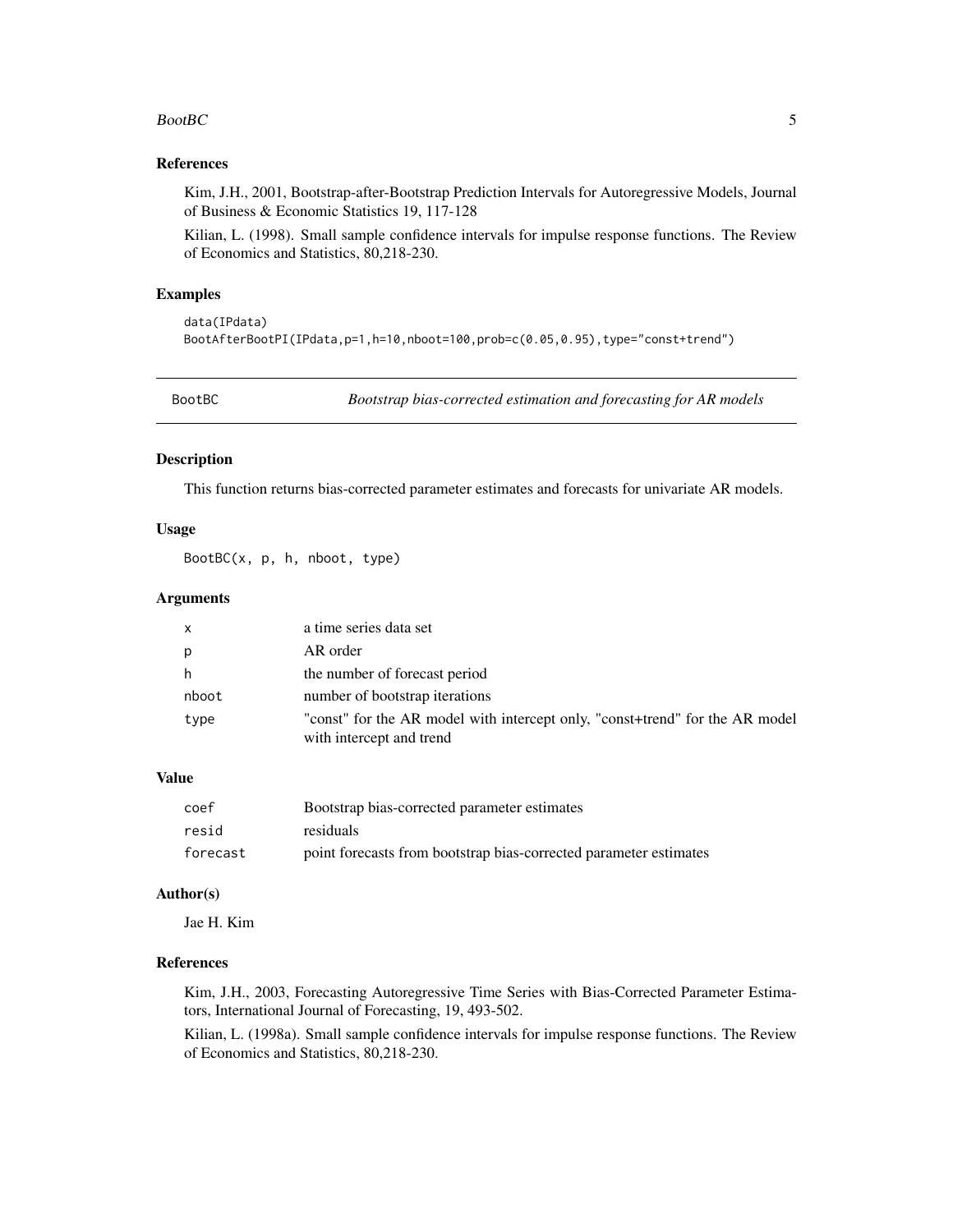# Examples

```
data(IPdata)
BootBC(IPdata,p=1,h=10,nboot=100,type="const+trend")
```

| BootPI |            | Bootstrap prediction intevals and point forecasts with no bias- |  |  |  |  |
|--------|------------|-----------------------------------------------------------------|--|--|--|--|
|        | correction |                                                                 |  |  |  |  |

# Description

This function returns bootstrap forecasts and prediction intervals with no bias-correction

# Usage

BootPI(x, p, h, nboot, prob, type)

# Arguments

| $\mathsf{x}$ | a time series data set                                                                                   |
|--------------|----------------------------------------------------------------------------------------------------------|
| p            | AR order                                                                                                 |
| h            | the number of forecast periods                                                                           |
| nboot        | number of bootstrap iterations                                                                           |
| prob         | a vector of probabilities                                                                                |
| type         | "const" for the AR model with intercept only, "const+trend" for the AR model<br>with intercept and trend |

# Value

| PI       | prediction intervals           |
|----------|--------------------------------|
| forecast | bias-corrected point forecasts |

## Author(s)

Jae H. Kim

#### References

Thombs, L. A., & Schucany, W. R. (1990). Bootstrap prediction intervals for autoregression. Journal of the American Statistical Association, 85, 486-492.

# Examples

```
data(IPdata)
BootPI(IPdata,p=1,h=10,nboot=100,prob=c(0.05,0.95),type="const+trend")
```
<span id="page-5-0"></span>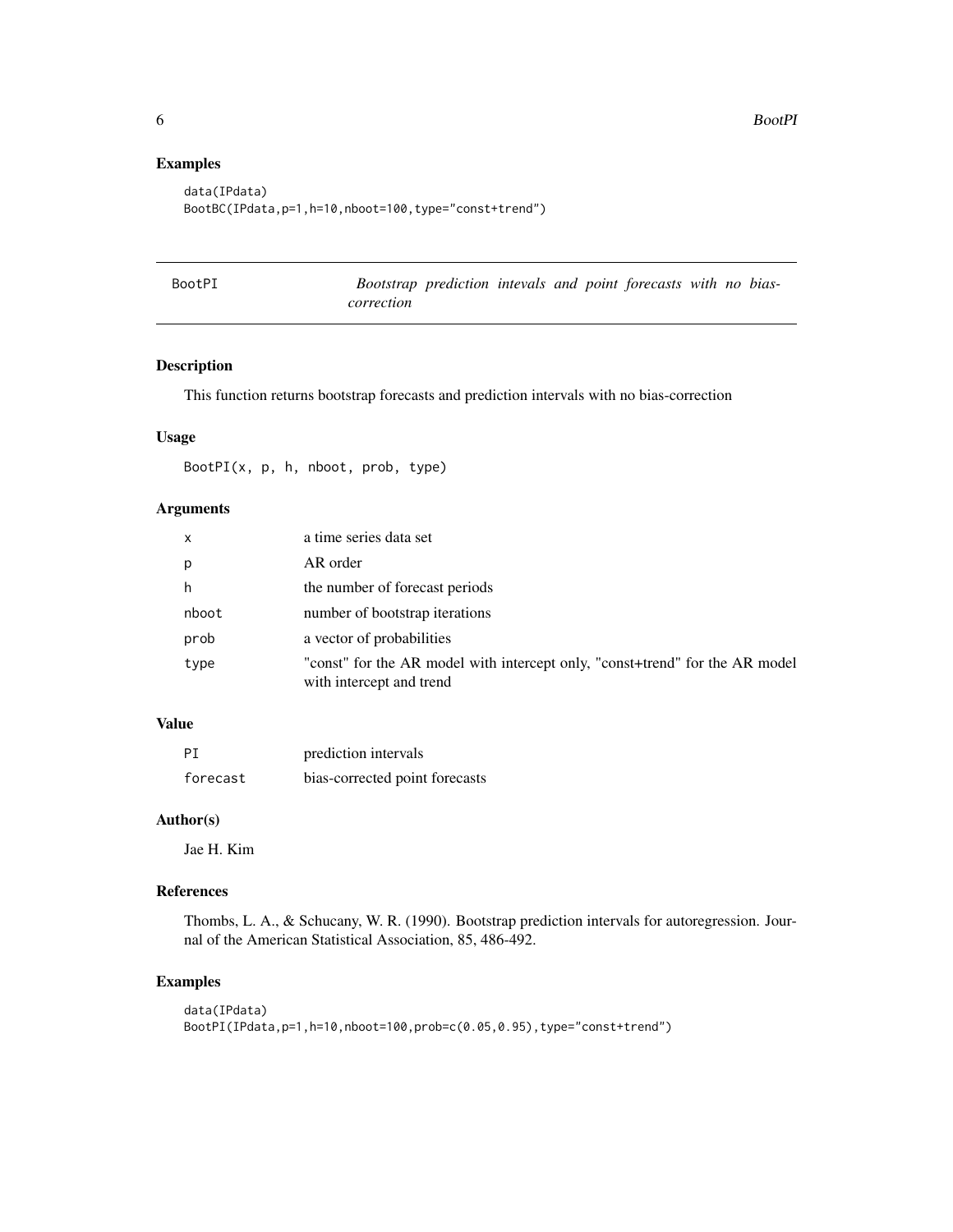<span id="page-6-0"></span>

From Extended Nelson-Plosser data set, annua1, 1860-1988

# Usage

data(IPdata)

#### References

Andrews, D.W. K., & Chen, H. -Y. (1994). Approximate median-unbiased estimation of autoregressive models. Journal of Business & Economic Statistics, 12, 187-204.

# Examples

data(IPdata)

LS.AR *OLS parameter estimates and forecasts, no bias-correction*

# Description

The function returns parameter estimates and forecasts from OLS estimation for AR models

#### Usage

LS.AR(x, p, h, type, prob)

#### Arguments

| $\mathsf{x}$ | a time series data set                                                                                   |
|--------------|----------------------------------------------------------------------------------------------------------|
| p            | AR order                                                                                                 |
| h            | the number of forecast period                                                                            |
| prob         | a vector of probabilities                                                                                |
| type         | "const" for the AR model with intercept only, "const+trend" for the AR model<br>with intercept and trend |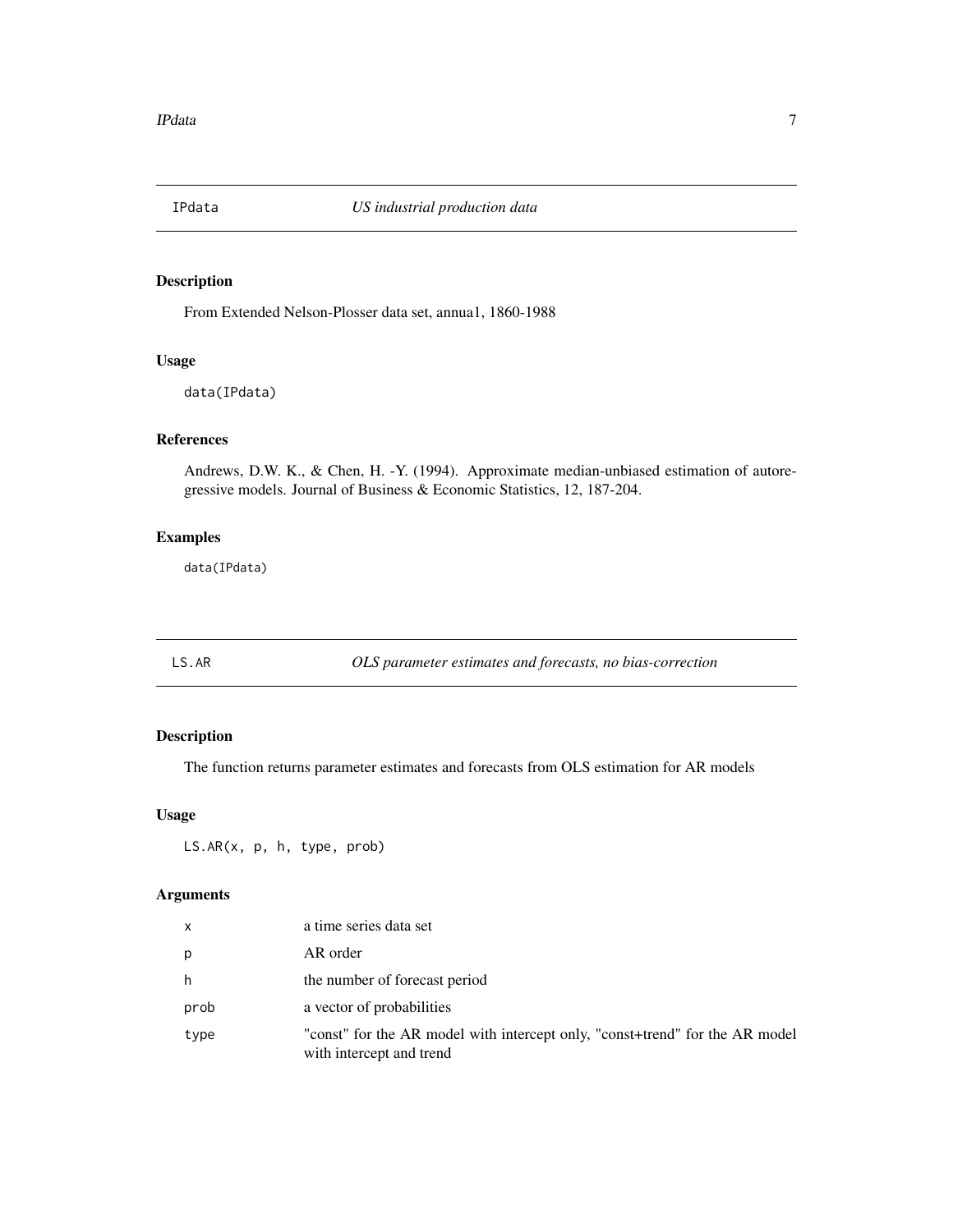# <span id="page-7-0"></span>Value

| coef      | OLS parameter estimates                                                                  |
|-----------|------------------------------------------------------------------------------------------|
| resid     | OLS residuals                                                                            |
| forecast  | point forecasts from OLS parameter estimates                                             |
| <b>PT</b> | Prediction Intervals based on OLS parameter estimates based on normal approx-<br>imation |

## Author(s)

Jae H. Kim

# Examples

```
data(IPdata)
LS.AR(IPdata,p=6,h=10,type="const+trend", prob=c(0.05,0.95))
```
Plot.Fore *Plotting point forecasts*

# Description

The function returns plots the point forecasts

# Usage

```
Plot.Fore(x, fore, start, end, frequency)
```
# Arguments

| x         | a time series data set |
|-----------|------------------------|
| fore      | point forecasts        |
| start     | starting date          |
| end       | ending date            |
| frequency | data frequency         |

# Details

frequency=1 for annual data, 4 for quarterly data, 12 for monthly data start=c(1980,4) indicates April 1980 if frequency=12 end =  $c(2000,1)$  indicates 1st quarter of 2000 if freqeuncy = 4

# Value

plot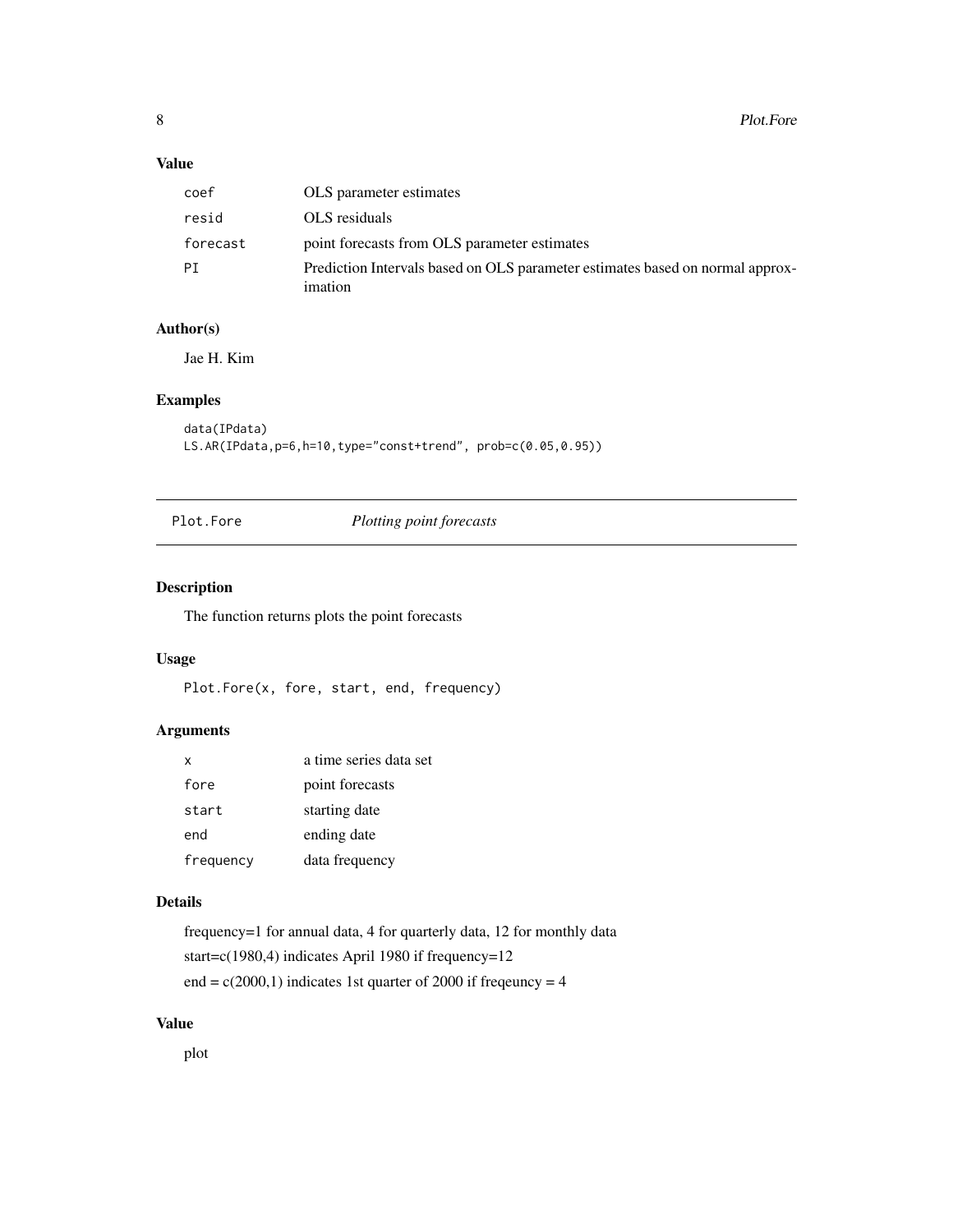#### <span id="page-8-0"></span>Plot.PI 9

# Author(s)

Jae H. Kim

#### Examples

```
data(IPdata)
BootF <- BootBC(IPdata,p=1,h=10,nboot=100,type="const+trend")
Plot.Fore(IPdata,BootF$forecast,start=1860,end=1988,frequency=1)
```
Plot.PI *Plotting prediction intervals and point forecasts*

# Description

The function returns plots the point forecasts and prediction intervals

#### Usage

Plot.PI(x, fore, Interval, start, end, frequency)

#### Arguments

| x         | a time series data set |
|-----------|------------------------|
| fore      | point forecasts        |
| Interval  | Prediction Intervals   |
| start     | starting date          |
| end       | ending date            |
| frequency | data frequency         |

# Details

frequency=1 for annual data, 4 for quarterly data, 12 for monthly data start=c(1980,4) indicates April 1980 if frequency=12 end =  $c(2000,1)$  indicates 1st quarter of 2000 if freqeuncy = 4

#### Value

plot

#### Author(s)

Jae H. Kim

#### Examples

```
data(IPdata)
PI <- ShamanStine.PI(IPdata,p=1,h=10,nboot=100,prob=c(0.025,0.05,0.95,0.975),type="const+trend",0)
Plot.PI(IPdata,PI$forecast,PI$PI,start=1860,end=1988,frequency=1)
```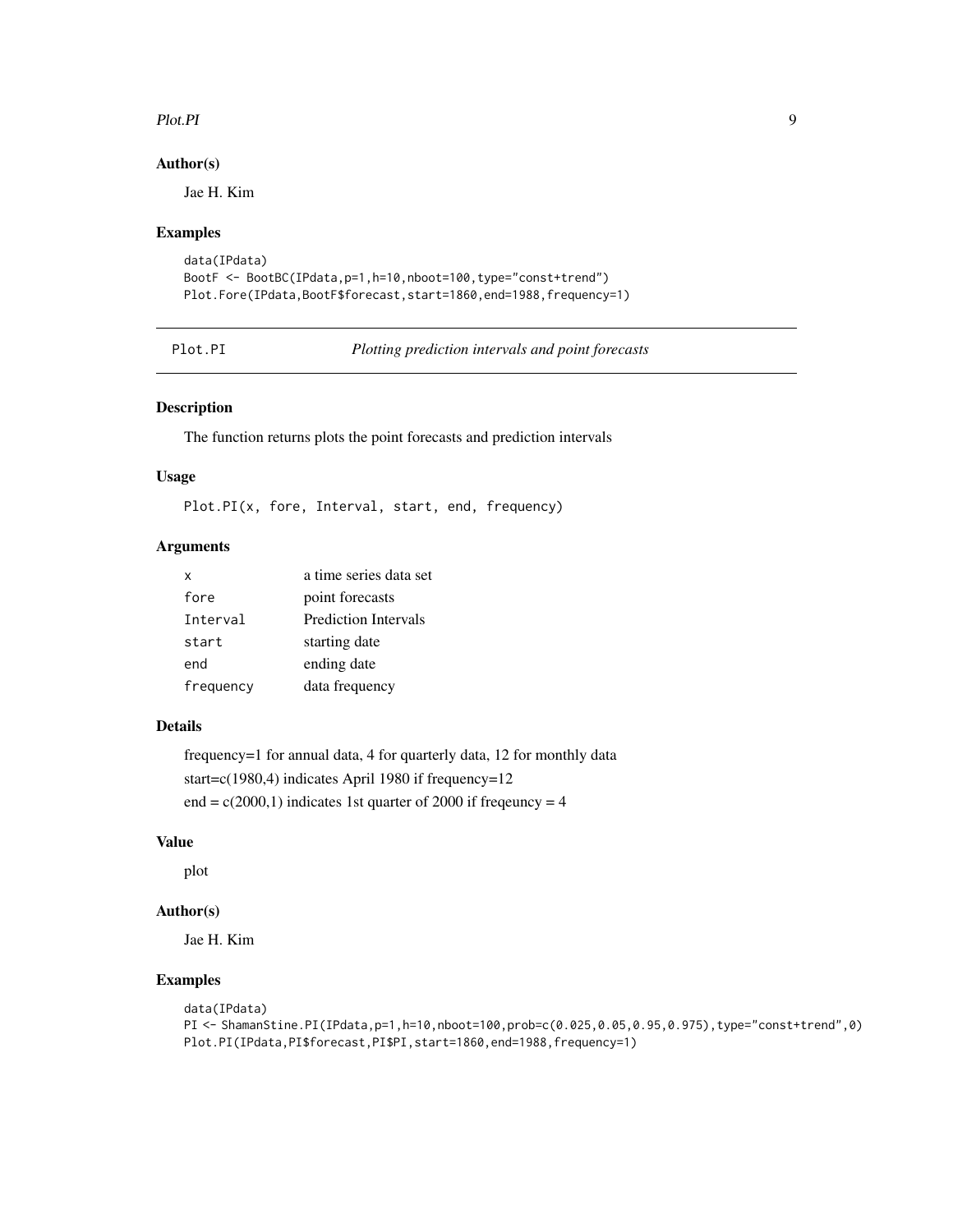<span id="page-9-0"></span>

This function returns parameter estimates and forecasts based on Roy-Fuller medin-unbiased estimator for AR models

#### Usage

Roy.Fuller(x, p, h, type)

#### Arguments

| $\mathsf{x}$ | a time series data set                                                                                   |
|--------------|----------------------------------------------------------------------------------------------------------|
| p            | AR order                                                                                                 |
| h            | the number of forecast period                                                                            |
| type         | "const" for the AR model with intercept only, "const+trend" for the AR model<br>with intercept and trend |

#### Value

| coef     | Roy-Fuller parameter estimates                      |
|----------|-----------------------------------------------------|
| resid    | residuals                                           |
| forecast | point forecasts from Roy-Fuller parameter estimates |

#### Author(s)

Jae H. Kim

# References

Kim, J.H., 2003, Forecasting Autoregressive Time Series with Bias-Corrected Parameter Estimators, International Journal of Forecasting, 19, 493-502.

Roy, A., & Fuller, W. A. (2001). Estimation for autoregressive time series with a root near one. Journal of Business & Economic Statistics, 19(4), 482-493.

# Examples

```
data(IPdata)
Roy.Fuller(IPdata,p=6,h=10,type="const+trend")
```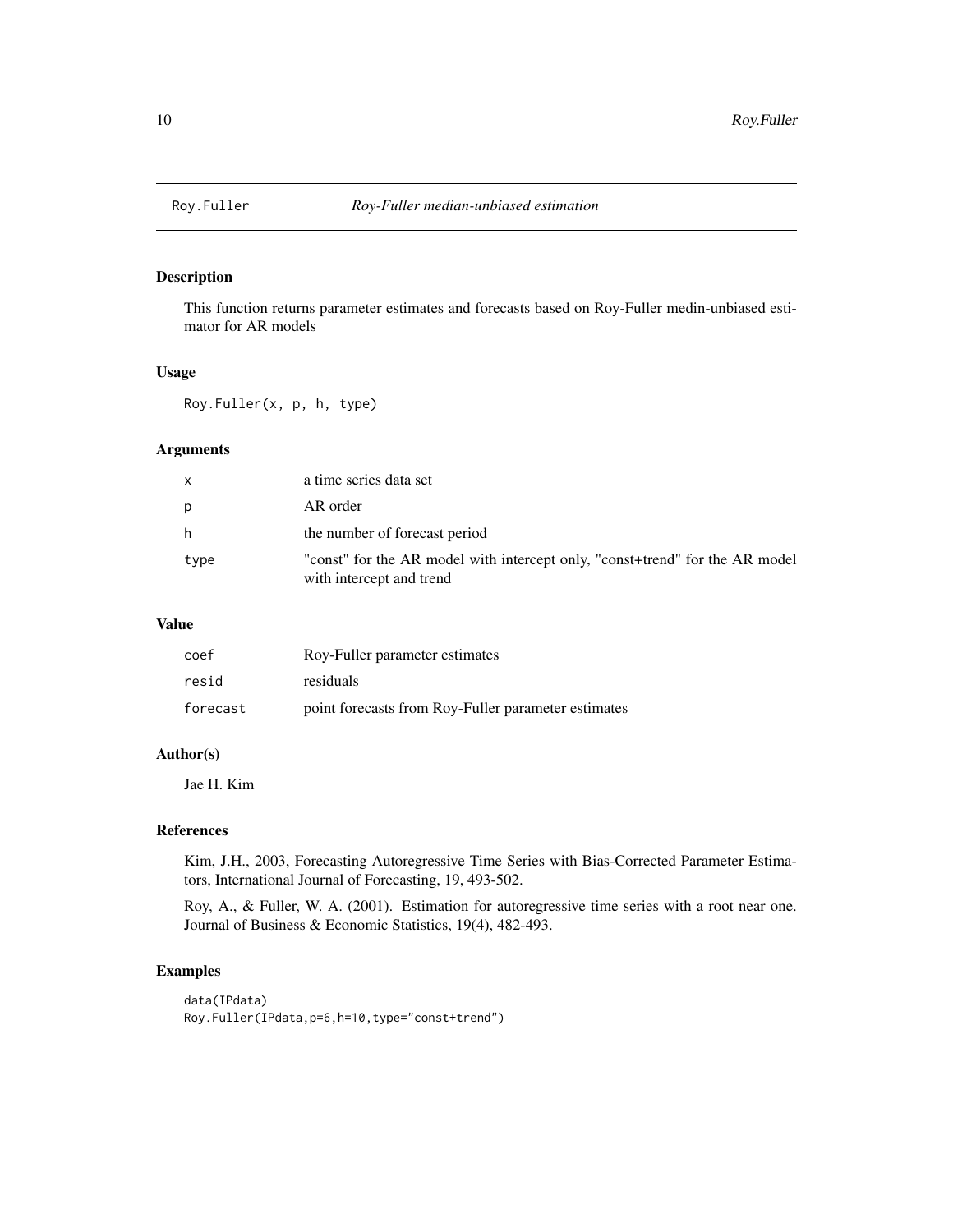<span id="page-10-0"></span>

The function returns bias-corrected forecasts and bootstrap prediction intervals using Shaman and Stine bias formula for univariate AR models

# Usage

ShamanStine.PI(x, p, h, nboot, prob, type, pmax)

#### **Arguments**

| $\mathsf{x}$ | a time series data set                                                                                                     |
|--------------|----------------------------------------------------------------------------------------------------------------------------|
| p            | AR order                                                                                                                   |
| h            | the number of forecast periods                                                                                             |
| nboot        | number of bootstrap iterations                                                                                             |
| prob         | a vector of probability values                                                                                             |
| type         | "const" for the AR model with intercept only, "const+trend" for the AR model<br>with intercept and trend                   |
| pmax         | for exogenous lag order algorithm, $pmax = 0$ , for endogenous lag order algo-<br>rithm, pmax is an integer greater than 0 |

# Value

| PI       | prediction intervals           |
|----------|--------------------------------|
| forecast | bias-corrected point forecasts |

#### Author(s)

Jae H. Kim

#### References

Kim, J.H., 2004, Bootstrap Prediction Intervals for Autoregression using Asymptotically Mean-Unbiased Parameter Estimators, International Journal of Forecasting, 20, 85-97.

Kim, J.H., 2003, Forecasting Autoregressive Time Series with Bias-Corrected Parameter Estimators, International Journal of Forecasting, 19, 493-502.

Shaman, P., & Stine, R. A. (1988). The bias of autoregressive coefficient estimators. Journal of the American Statistical Association, 83, 842-848.

Stine, R. A., & Shaman, P. (1989). A fixed point characterization for bias of autoregressive estimators. The Annals of Statistics,17, 1275-1284.

Kilian, L. (1998a). Small sample confidence intervals for impulse response functions. The Review of Economics and Statistics, 80,218-230.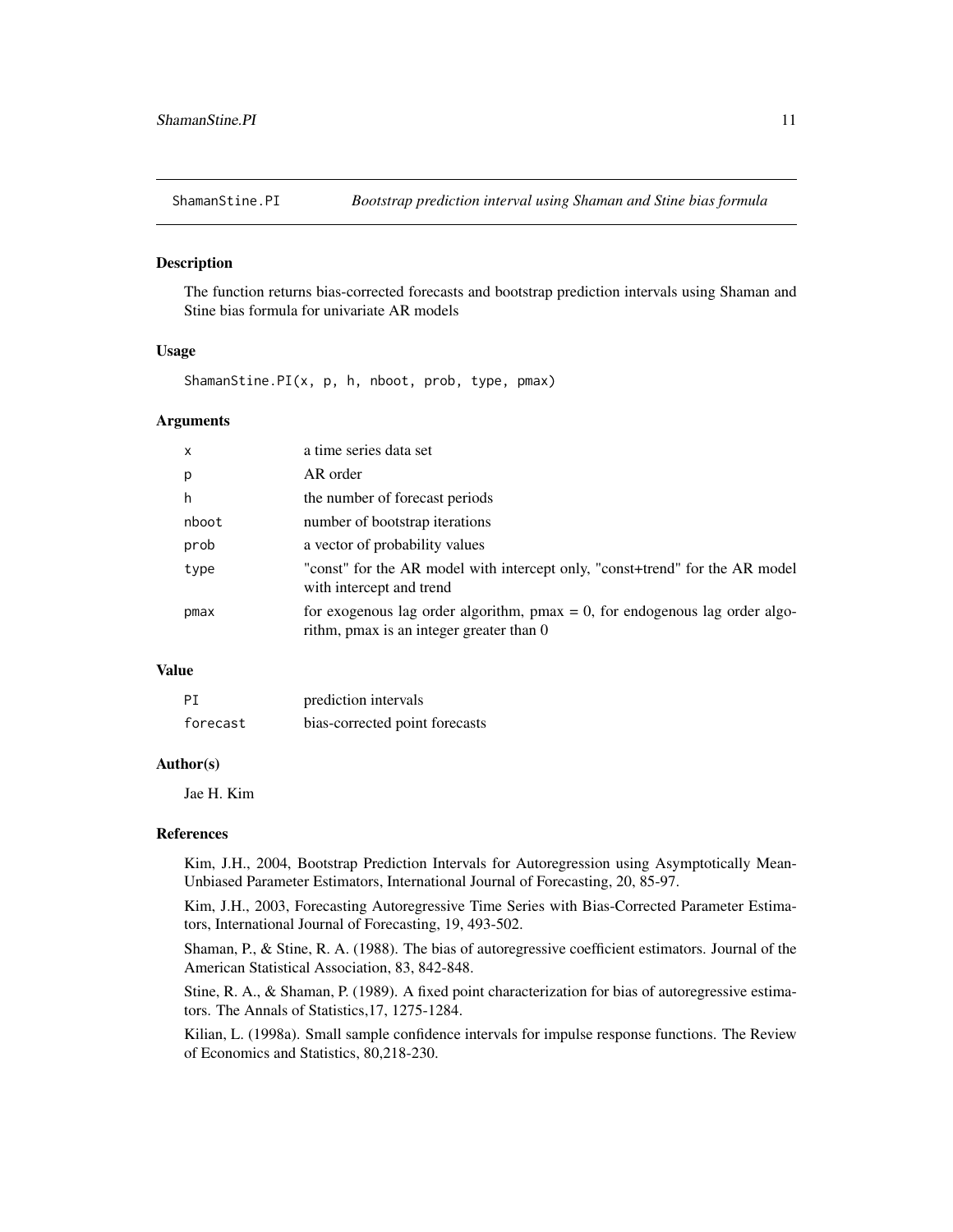#### <span id="page-11-0"></span>Examples

```
data(IPdata)
ShamanStine.PI(IPdata,p=1,h=10,nboot=100,prob=c(0.05,0.95),type="const+trend",pmax=0)
```
Stine.Shaman *bias-corrected estimation based on Shaman-Stine formula*

#### Description

The function returns parameter estimates and bias-corrected forecasts using Shaman and Stine bias formula for univariate AR models

# Usage

Stine.Shaman(x, p, h, type)

# Arguments

| $\mathsf{x}$ | a time series data set                                                                                   |
|--------------|----------------------------------------------------------------------------------------------------------|
| p            | AR order                                                                                                 |
| h            | the number of forecast period                                                                            |
| type         | "const" for the AR model with intercept only, "const+trend" for the AR model<br>with intercept and trend |

#### Value

| coef     | Bias-corrected parameter estimates using Shama-Stine formula |
|----------|--------------------------------------------------------------|
| resid    | residuals                                                    |
| forecast | point forecasts from bias-corrected parameter estimates      |

# Author(s)

Jae H. Kim

#### References

Kim, J.H., 2003, Forecasting Autoregressive Time Series with Bias-Corrected Parameter Estimators, International Journal of Forecasting, 19, 493-502.

Shaman, P., & Stine, R. A. (1988). The bias of autoregressive coefficient estimators. Journal of the American Statistical Association, 83, 842-848.

Stine, R. A., & Shaman, P. (1989). A fixed point characterization for bias of autoregressive estimators. The Annals of Statistics,17, 1275-1284.

Kilian, L. (1998a). Small sample confidence intervals for impulse response functions. The Review of Economics and Statistics, 80,218-230.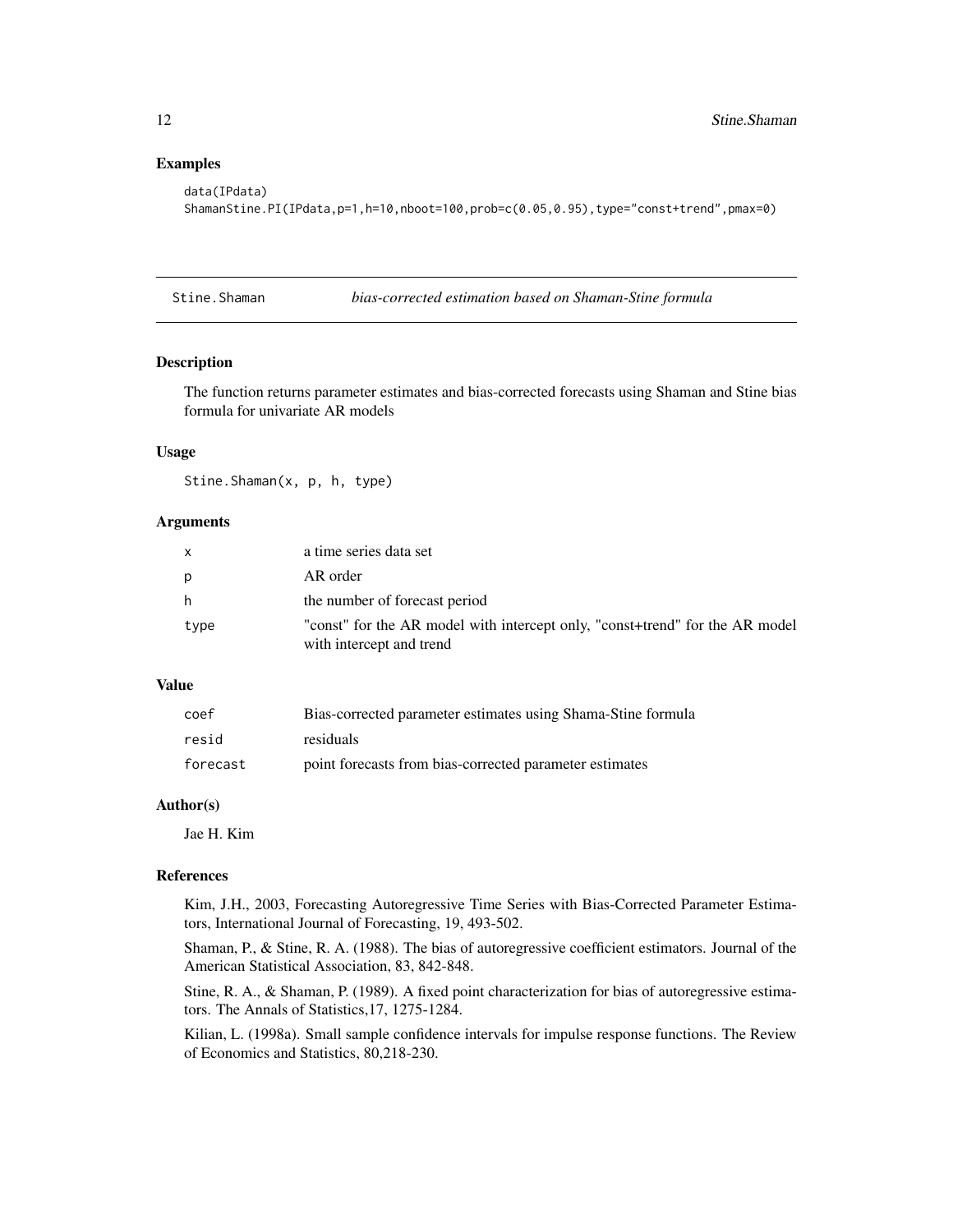# Stine.Shaman 13

# Examples

data(IPdata) Stine.Shaman(IPdata,p=6,h=10,type="const+trend")